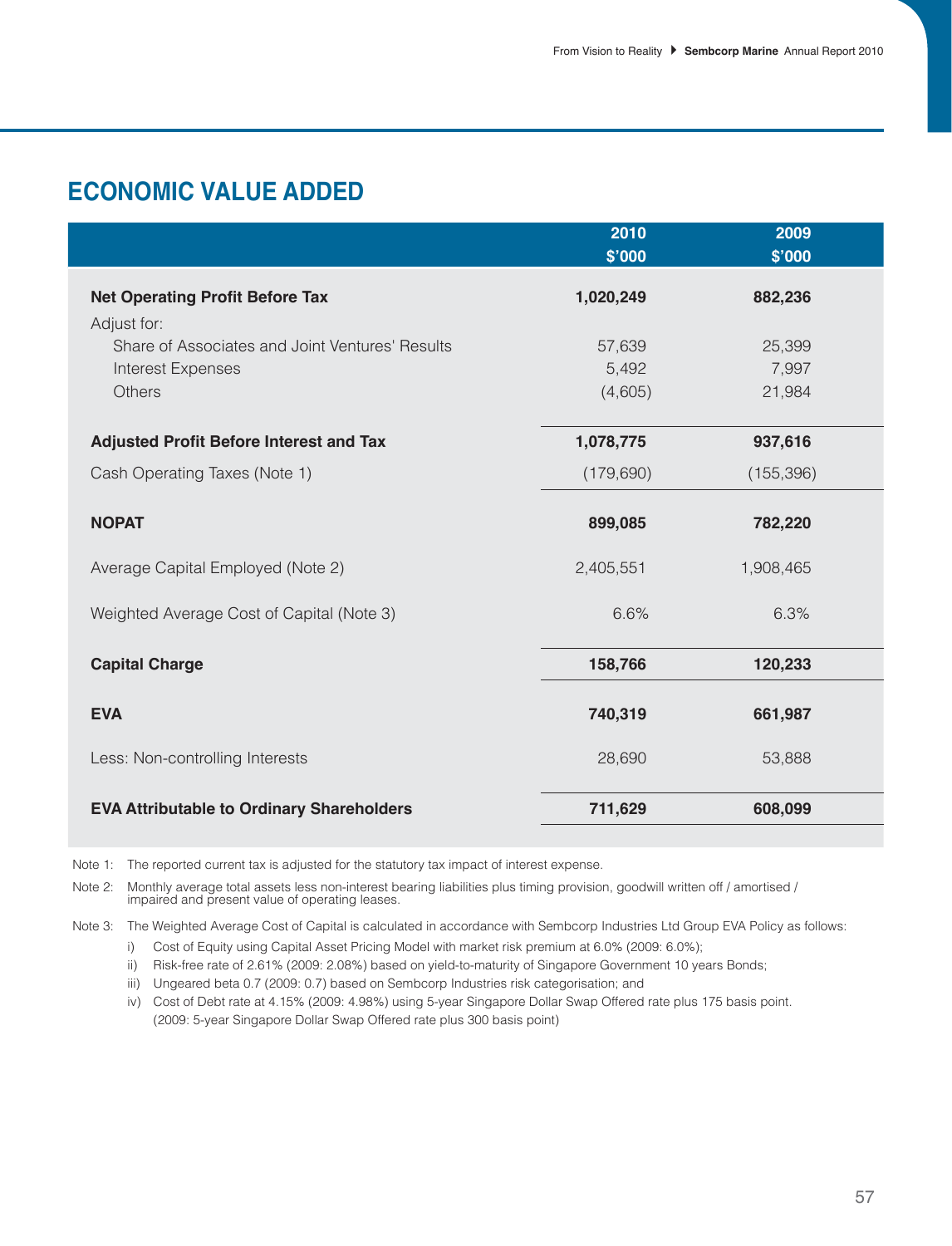# **VALUE ADDED STATEMENT**

|                                                                       | 2006<br>\$'000 | 2007<br>\$'000 | 2008<br>\$'000 | 2009<br>\$'000 | 2010<br>\$'000 |
|-----------------------------------------------------------------------|----------------|----------------|----------------|----------------|----------------|
| Turnover                                                              | 3,545,049      | 4,513,123      | 5,063,948      | 5,724,742      | 4,554,863      |
| Less: Bought In Materials                                             | (2,957,566)    | (3,722,062)    | (3,993,848)    | (4,297,115)    | (3,001,594)    |
| <b>Gross Value Added From Operation</b>                               | 587,483        | 791,061        | 1,070,100      | 1,427,627      | 1,553,269      |
| Investment, Interest & Other Income                                   | 79,514         | 292,629        | 67,140         | 67,222         | 60,025         |
| <b>Share Of Associates' Results</b>                                   | 40,923         | 74,075         | 56,995         | 17,549         | 53,648         |
| Share Of Joint Ventures' Results                                      | 3,441          | 7,718          | 8,305          | 7,850          | 3,991          |
| <b>Other Non-Operating Expenses</b>                                   | (30, 792)      | (20, 143)      | (78, 108)      | (31, 836)      | (55, 152)      |
| Foreign Exchange Transactions                                         |                | (302, 922)     | (43, 749)      |                | 52,640         |
|                                                                       | 680,569        | 842,418        | 1,080,683      | 1,488,412      | 1,668,421      |
| <b>Distribution:</b>                                                  |                |                |                |                |                |
| To Employees : Salaries, Wages & Benefits                             | 299,052        | 379,897        | 429,895        | 482,128        | 481,267        |
| To Government : Income & Other Taxes                                  | 73,880         | 130,198        | 111,677        | 166,809        | 202,335        |
| To Providers of Capital:                                              |                |                |                |                |                |
| Interest Paid on Borrowings                                           | 10,549         | 13,692         | 11,370         | 5,329          | 7,134          |
| <b>Dividends</b>                                                      | 122,362        | 216,266        | 209,259        | 226,666        | 311,271        |
| <b>Retained in Business:</b>                                          |                |                |                |                |                |
| Depreciation and Amortisation                                         | 45,514         | 66,353         | 70,592         | 75,248         | 83,197         |
| <b>Retained Profits</b>                                               | 116,026        | 24,723         | 220,659        | 473,452        | 548,995        |
| Non-controlling Interests                                             | 10,143         | 10,738         | 21,324         | 56,647         | 33,613         |
| Non-Production Costs                                                  | 3,043          | 551            | 5,907          | 2,133          | 609            |
| <b>Total Distribution</b>                                             | 680,569        | 842,418        | 1,080,683      | 1,488,412      | 1,668,421      |
| Average Number of Employees                                           | 7,592          | 9,570          | 10,330         | 9,515          | 9,233          |
| <b>Employment Costs</b>                                               | 299,052        | 379,897        | 429,895        | 482,128        | 481,267        |
| Value Added Per Employee                                              | 77.38          | 82.66          | 103.59         | 150.04         | 168.23         |
| <b>Employment Cost Per Employee</b>                                   | 39.39          | 39.70          | 41.62          | 50.67          | 52.12          |
| Value Added Per Employment Costs                                      | 1.96           | 2.08           | 2.49           | 2.96           | 3.23           |
| Value Added Per Dollar Investment in<br>Property, Plant and Equipment | 0.87           | 1.17           | 1.53           | 2.10           | 2.28           |
| Value Added Per Dollar Turnover                                       | 0.17           | 0.18           | 0.21           | 0.25           | 0.34           |